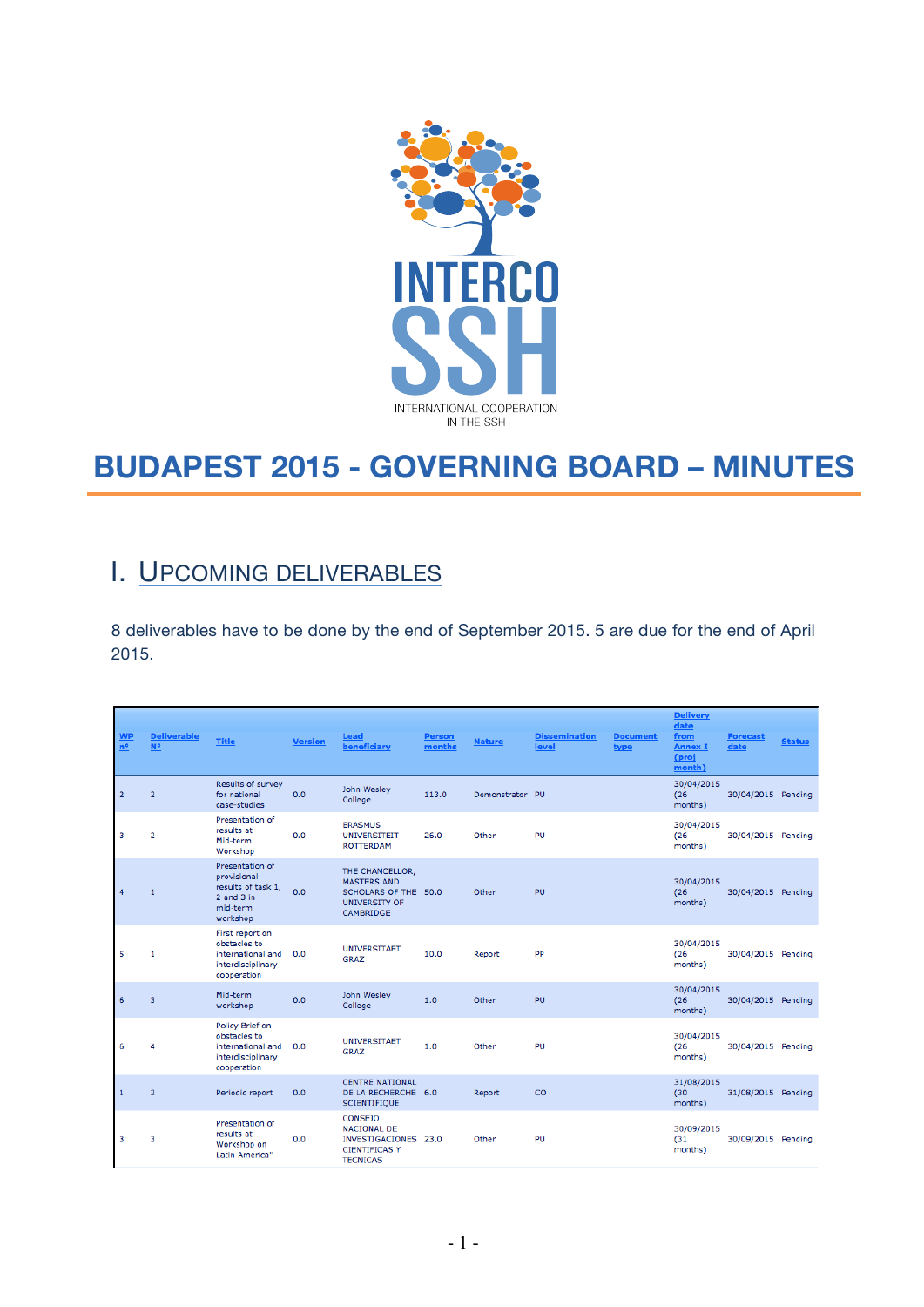The coordinators concerned:

• CEU:

#### o **2.2 Results of survey for national case-studies**:

The method is to gather all the data and send the synthesis.

The question is how the results should be presented. Country by country?

It was stress that the table made by Matthias Duller has a lot of lacks, but it could be compensated by the important materials already gathered. If it's still lacking, « *missing data* » should thus be written.

Victor Karády has asked if studies should be included and Gisele Sapiro answered that they can be included in appendix, but that it was not compulsory.

### o **6.3 Mid-term workshop**

It is the juxtaposition of the programs, abstracts and presentations of the Budapest Conference.

### • Erasmus Universiteit:

### o **3.2 Presentation of results at Mid-term workshop**

It consists of the papers presented during the conference

- Cambridge:
	- o **4.1 Presentation of provisional results of task 1, 2 and 3 in mid-term workshops**

It consists of the papers presented during the conference

- Graz:
	- o **5.1 First report on obstacles to international and interdisciplinary cooperation**

### o **6.4 Policy Brief on obstacles to international and interdisciplinary cooperation**

Christian Fleck has proposed to summarise the obstacles to get data. It could be relatively short, accompanied with examples. Gisèle Sapiro has said that she has a template for this.

• CONICET:

### o **3.3 Presentation of results at workshop on Latin America**

Similar deliverable as the ones done for previous conferences (programs, abstracts and presentations).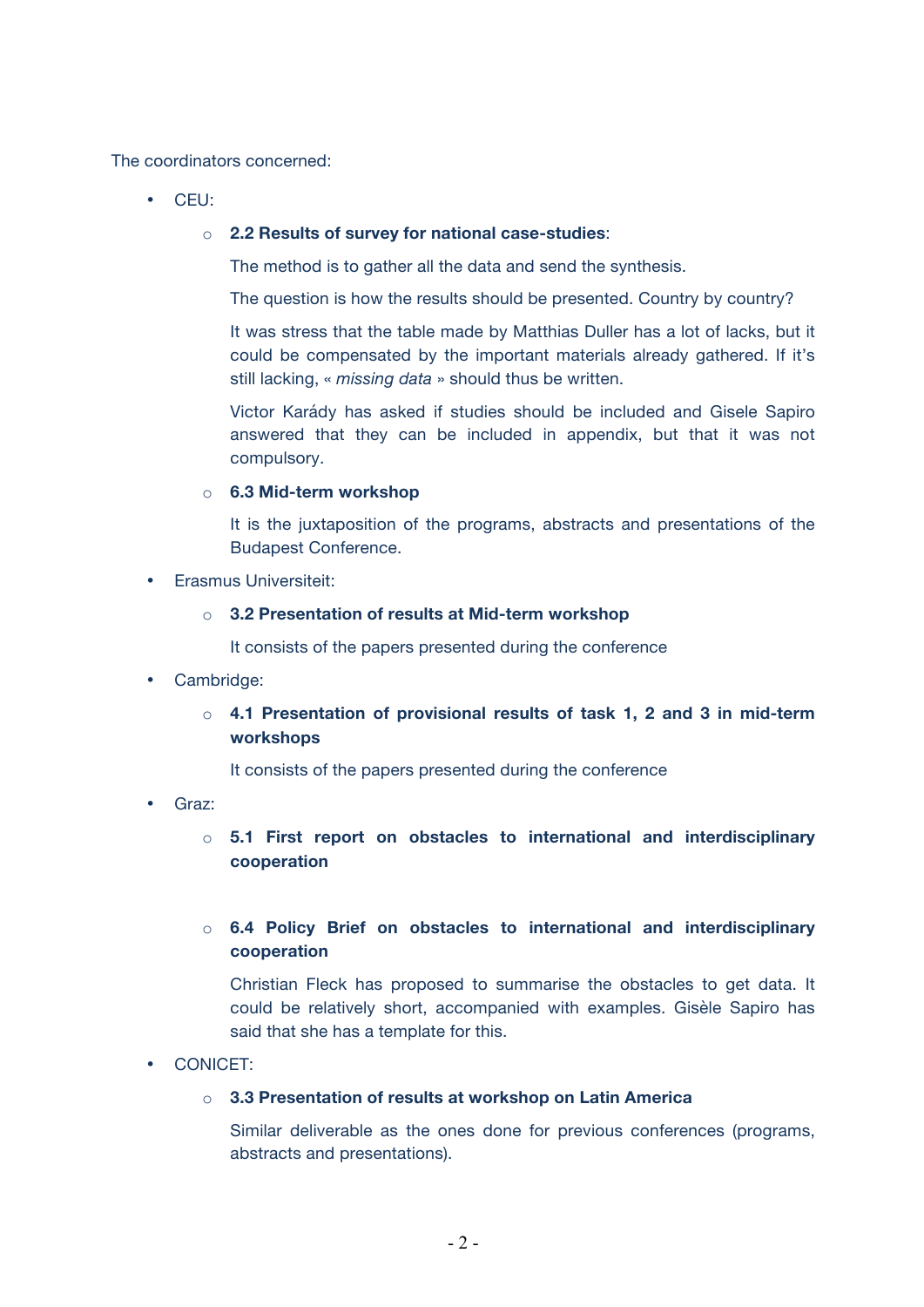# II. NEWSLETTER

We don't have any obligation to make one. But it's a good way of communication, useful regarding the Commission and might be a good preliminary work for the scientific report.

Two weeks are necessary for the lay outing.

Six or seven papers were proposed:

- Thibaud Boncourt on association
- Barbara Grüning on Hannah Arendt
- Gisèle Sapiro on translation
- Patrick Baert and Marcus Morgan on the presentation of their books
- Victor Karády and Peter Tibor Nagy on prosopography
- Fernanda Beigel on journals
- Christian Fleck, Rafael Schoegler and Matthias Duller on the EU elections.

### III. 2ND PERIODIC REPORT

The next periodic report is at the end of August. It would be important to already anticipate its preparation and to plan a schedule.

The document that has to be produced is of the same kind as the one done the last time. It would be only covering the period between the 1<sup>st</sup> March of 2014 and the 31 August 2015. The scientific activities as well as the expenses have to be reported. It is really important to remind that the expenses have to concur with the scientific activities reported.

The partners will have to provide firstly a document in PDF form. A hard copy has also to be sent within 60 days after the end of the period. It is really important to respect the deadline, as the next payment is tied to its fulfilment.

To these minutes are attached for the coordinators a periodic report template as well as the last periodic report.

### **Scientific report:**

A few remarks based on what happened during the last periodic report:

- The presentation has to be harmonised. The European Project Manager will prepare a detailed list of guidelines that would have to be respected for your writing.
- The partners must write in the third-person. The use of "we" is prohibited.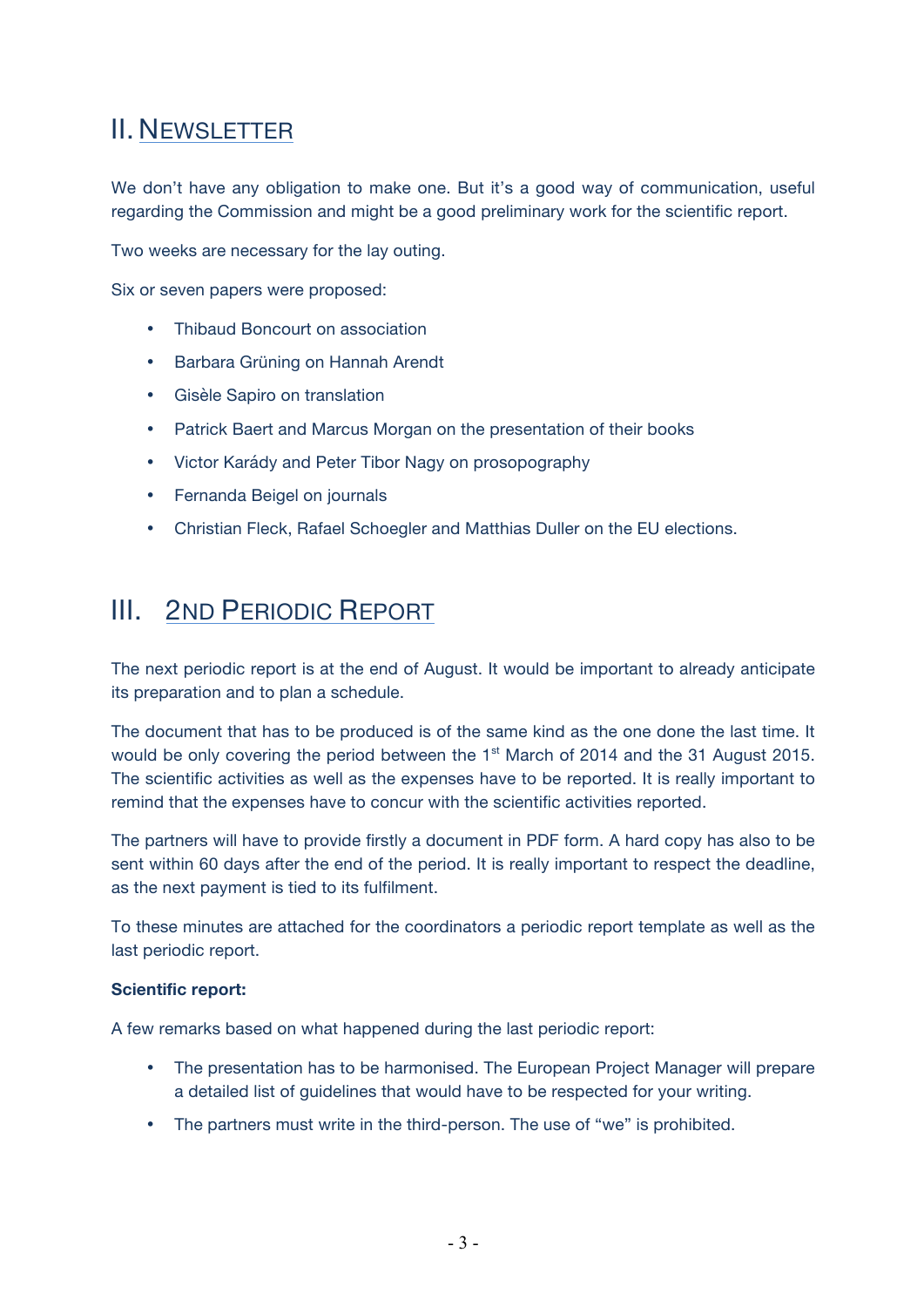• Each coordinator should draft his own text based on the inputs he received. Juxtaposing all the texts is not enough and would be inevitably notified by the Project Officer

### **Administrative report:**

A few important things:

- The Deadline: Taking into account the calendar (right after the summer holidays) and as the report should be sent within 60 days of the end of the period, an optimal deadline would be the  $15<sup>th</sup>$  of July 2015 for the partners to send their information to the project manager at the latest in order to prepare a first draft. If any other expenses is done between this date and the 31th of August 2015, the partners must send an updated version.
- Homogenous declaration of costs: In order to ease this procedure, the manager of the project, Arthur Delaborde has proposed to harmonise the declaration. In this sense, a common template for the use of resources would be sent to the partners.
- Eligibility of costs: A document descripting in details the eligibility of costs will be sent to the partners.

# IV. NEXT MEETING

The next governing board meeting would take place during the workshop in Rotterdam, at the end of February 2016.

### V.PUBLICATION PROJECTS

A list of publications envisaged:

Books: 3 volumes have been proposed out of the results of INTERCO to Palgrave for starting a series after they expressed high interest in the project; we are waiting for their answer:

- The Institutionalization of the Social and Human Sciences in Europe. Edited by Christian Fleck, Viktor Karady and Matthias Duller (WP2)
- *The Social and Human Sciences in a Global Perspective*, edited by Thibaud Boncourt, Johan Heilbron and Gustavo Sora (WP3)
- *Ideas on the move. Paradigms, Theories, Key Thinkers and Controversies in the Social and Human Sciences*, edited by Patrick Baert, Marco Santoro and Gisèle Sapiro (WP4)

Journals

• An issue of *Actes de la recherche en sciences sociales* on interdisciplinarity edited by Johan Heilbron and Yves Gingras will be published next year (WP3, task 1).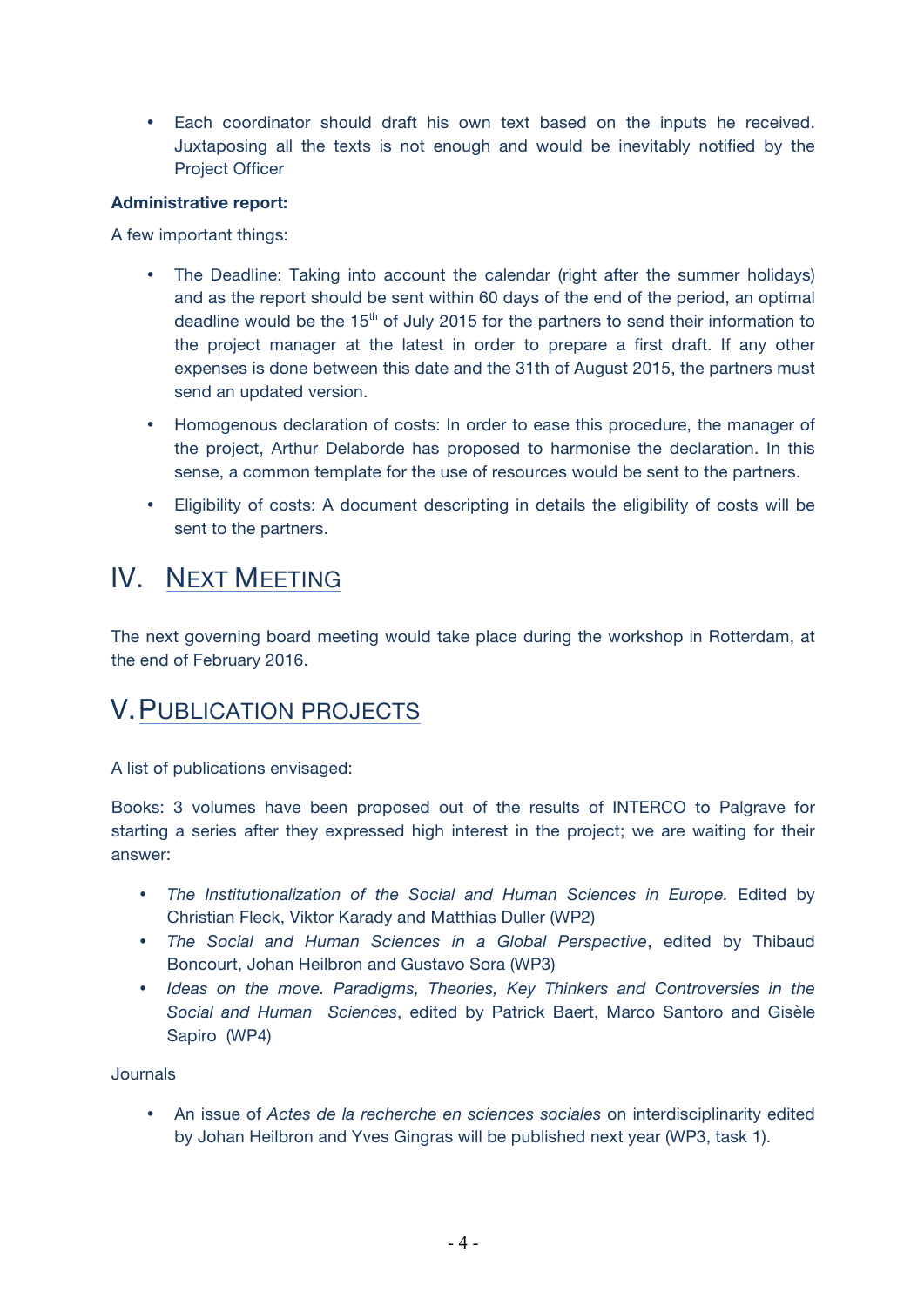- "*Sociologica*". Six or seven papers can be edited through it. The theme would be key-thinkers. Editors: Patrick Baert, Marco Santoro and Gisèle Sapiro. (WP4, task 2)
- "*Studi Culturali*"
- "*Rassegna Italiani di Socioliogia*" could host papers from WP2
- *"Journal of International Politics, Culture, and Society*". The theme would be paradigms and methods. Five papers will be fine. Six or seven would be ok. Editors: Marco Santoro and Gisèle Sapiro (WP4, task 1).
- It was proposed that *History of European Sociology* would be solicited instead of *Journal of Classical Sociology* for the data from WP2 related to sociology. (WP2)
- "*European Societies*": the theme would be the European research space, it could publish some of the papers presented at the Rotterdam workshop. Editor: Johan Heilbron (WP3, task 3)
- "*Kölner Zeitschrift für Soziologie und Sozialpsychologie*". Ten to fifteen papers have to be done. Editor: Christian Fleck and Victor Karady (WP2).
- "*Actes de la recherche en sciences sociales*". With a theme on transnational intellectual fields. Editor: Gisèle Sapiro
- "*Revue d'histoire des sciences humaines*". The theme would be internationalisation. Editor: Johan Heilbron.
- *Desarrollo Economica* (vol. 55, may 2015) : papers on translation in Argentina (WP3, task 4)

Gustavo Sora is thinking of another special issue, *Papeles de Trabajo* (Université Nationale de San Martín) for 2016, that would include other partners.

Victor Karady also evoked a publication in Hungarian.

NB: People who haven't received funds from Interco can't be accounted for the deliverables. And a person who has received funds needs to be published. A paper could jointly be written by someone from Interco and others authors that are not of the project.

#### Task 7 of the dissemination plan

The working paper on the European research space in the SSH written by Johan Heilbron, Thibaud Boncourt, Gisèle Sapiro and Rafael Schoegler will be publish on our website.

### Next Policy Brief:

The second policy brief next year will be dedicated to the issue of journals and open access. This issue is really important, as some universities now can't afford anymore to subscribe to publishers. Prices are particular unfair, as private conglomerates like